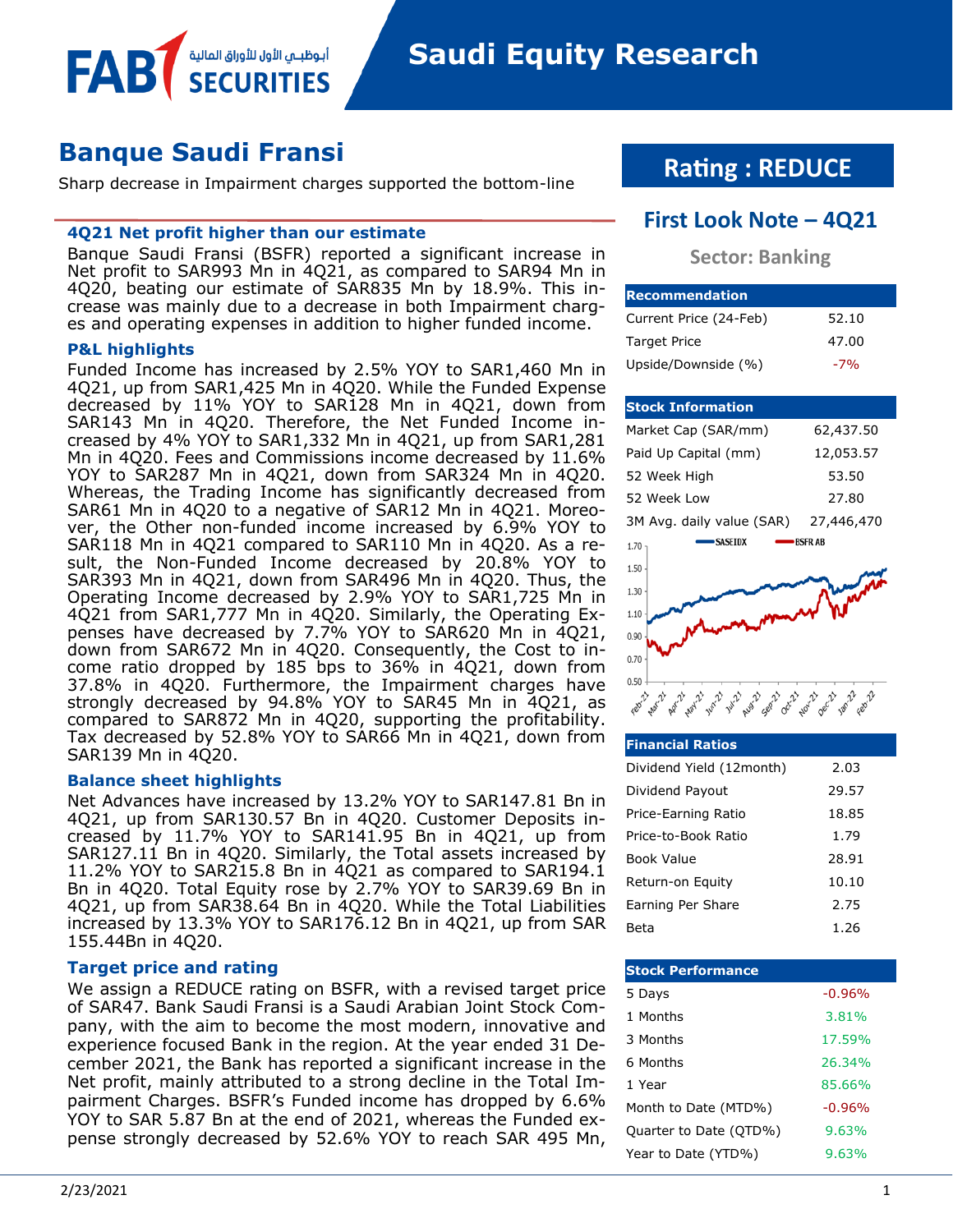

compared to SAR 1.04 Bn in 2020. Therefore, the Net Funded income increased by 2.5% YOY reaching SAR 5.37 Bn, up from SAR 5.24 Bn in the end of 2020. While the Non-funded income marginally increased by 0.6% YOY standing at SAR 1.81 Bn in the year ended 2021, as compared to SAR 1.8 Bn in the same period last year, led by 22.6% YOY decrease in Other non-funded income to SAR 429 Mn in 2021. Moreover, Fees and commissions and Trading income have both increased by 12.1% and 2.4% YOY standing at SAR 1.21 Bn and SAR 172 Mn, respectively in 2021. As a result, the Bank's Operating income has barely grown by 2% YOY reaching SAR 7.19 Bn in 2021, up from SAR 7.05 Bn in 2020. Similarly, the Operating expenses have also increased by 3.5% YOY to SAR 2.45 Bn, up from SAR 2.36 Bn in 2020. Thus, the Cost to income (C/I) ratio slightly increase by 48 bps to 34%, up from 33.6% in 2020. Furthermore, the Bank's Impairment has strongly reduced by 66.2% YOY to SAR 904 Mn in the year ended 2021, compared to SAR 2.67 Bn at the same time last year, which directly supported the strong increase in the Net profit. Tax has declined by 16.5% YOY to SAR 388 Mn, down from SAR 464 Mn in the end of 2020.

On the other hand, BSFR has continued showing a strong performance in the Balance sheet, whereas the Total assets increased by 11.2% YOY to SAR 215.8 Bn compared to SAR 194.07 Bn in 2020. Additionally, the Net advances have also grown by 13.2% YOY reaching SAR 147.81 Bn at the end of 2021, as well as the 11.7% YOY increase in the Customer deposits standing at SAR 141.95 Bn in the year ended 2021. Resultantly, the Advances to Deposits Ratio (ADR) was up by 141 bps standing at 104.1%, up from 102.7% in 2020. The Bank profitability ratios such as ROAE and ROAA have increased both reaching 8.8% and 1.7%, respectively at the year ended 2021. Furthermore, the NIM and NIS have slightly dropped to 2.9% and 2.8%, down from 3.1% and 3% in 2020, respectively. Finally, the Board of Directors has proposed a final cash dividend of SAR 0.85 per share amounting SAR 1.02 Bn in the final year 2021. Based on our analysis, we assign a REDUCE rating on the stock.

#### **BSFR - Relative Valuation**

| (At CMP) | 2017          | 2018  | 2019  | 2020  | 2021  |
|----------|---------------|-------|-------|-------|-------|
| P/E      | רד דו<br>17.Z | 44.53 | 20.04 | 42.02 | 19.30 |
| P/B      | 1.97          | 2.02  | 1.90  | 1.86  | 1.80  |

*FABS estimate & Co data*

#### **BSFR - P&L**

| SAR mm                         | 4Q20  | 3Q21  | 4Q21  | 4021F | Var       | YOY Ch    | QOQ Ch            | 2020  | 2021  | Change    |
|--------------------------------|-------|-------|-------|-------|-----------|-----------|-------------------|-------|-------|-----------|
| Funded income                  | 1,425 | 1,542 | 1,460 | 1,609 | $-9.3%$   | 2.5%      | -5.4%             | 6,285 | 5,869 | $-6.6%$   |
| Funded expense                 | 143   | 119   | 128   | 139   | -8.2%     | $-11.0%$  | 7.6%              | 1,044 | 495   | $-52.6%$  |
| <b>Net funded income</b>       | 1,281 | 1,424 | 1,332 | 1,470 | $-9.4%$   | 4.0%      | -6.4%             | 5,240 | 5,373 | 2.5%      |
| Fees and commissions           | 324   | 295   | 287   | 300   | $-4.5%$   | $-11.6%$  | $-2.7%$           | 1,082 | 1,213 | 12.1%     |
| Trading gain/(loss)            | 61    | 84    | $-12$ | 27    | $-143.9%$ | <b>NM</b> | NM                | 168   | 172   | 2.4%      |
| Other non-funded income        | 110   | 112   | 118   | 118   | $-0.5%$   | 6.9%      | 5.2%              | 555   | 429   | $-22.6%$  |
| <b>Non-funded income</b>       | 496   | 490   | 393   | 446   | $-11.9%$  |           | $-20.8\% -19.9\%$ | 1,804 | 1,814 | 0.6%      |
| <b>Operating income</b>        | 1,777 | 1,914 | 1,725 | 1,915 | $-9.9%$   | $-2.9%$   | $-9.9%$           | 7,045 | 7,188 | 2.0%      |
| Operating expenses             | 672   | 608   | 620   | 656   | $-5.5%$   | $-7.7%$   | 2.0%              | 2,364 | 2,447 | 3.5%      |
| <b>Pre-provision profit</b>    | 1,105 | 1,306 | 1,104 | 1,259 | $-12.3%$  | $-0.1%$   | $-15.4%$          | 4,681 | 4,741 | 1.3%      |
| Impairment                     | 872   | 289   | 45    | 295   | $-84.6%$  | $-94.8%$  | $-84.3%$          | 2,670 | 904   | $-66.2%$  |
| <b>PBT</b>                     | 233   | 1,017 | 1,059 | 964   | 9.9%      | <b>NM</b> | 4.1%              | 2,010 | 3,837 | 90.9%     |
| Tax                            | 139   | 110   | 66    | 129   | $-49.0%$  | $-52.8%$  | $-40.0\%$         | 464   | 388   | $-16.5%$  |
| <b>Net profit attributable</b> | 94    | 907   | 993   | 835   | 18.9%     | <b>NM</b> | 9.5%              | 1,546 | 3,450 | <b>NM</b> |

*FABS estimate & Co Data*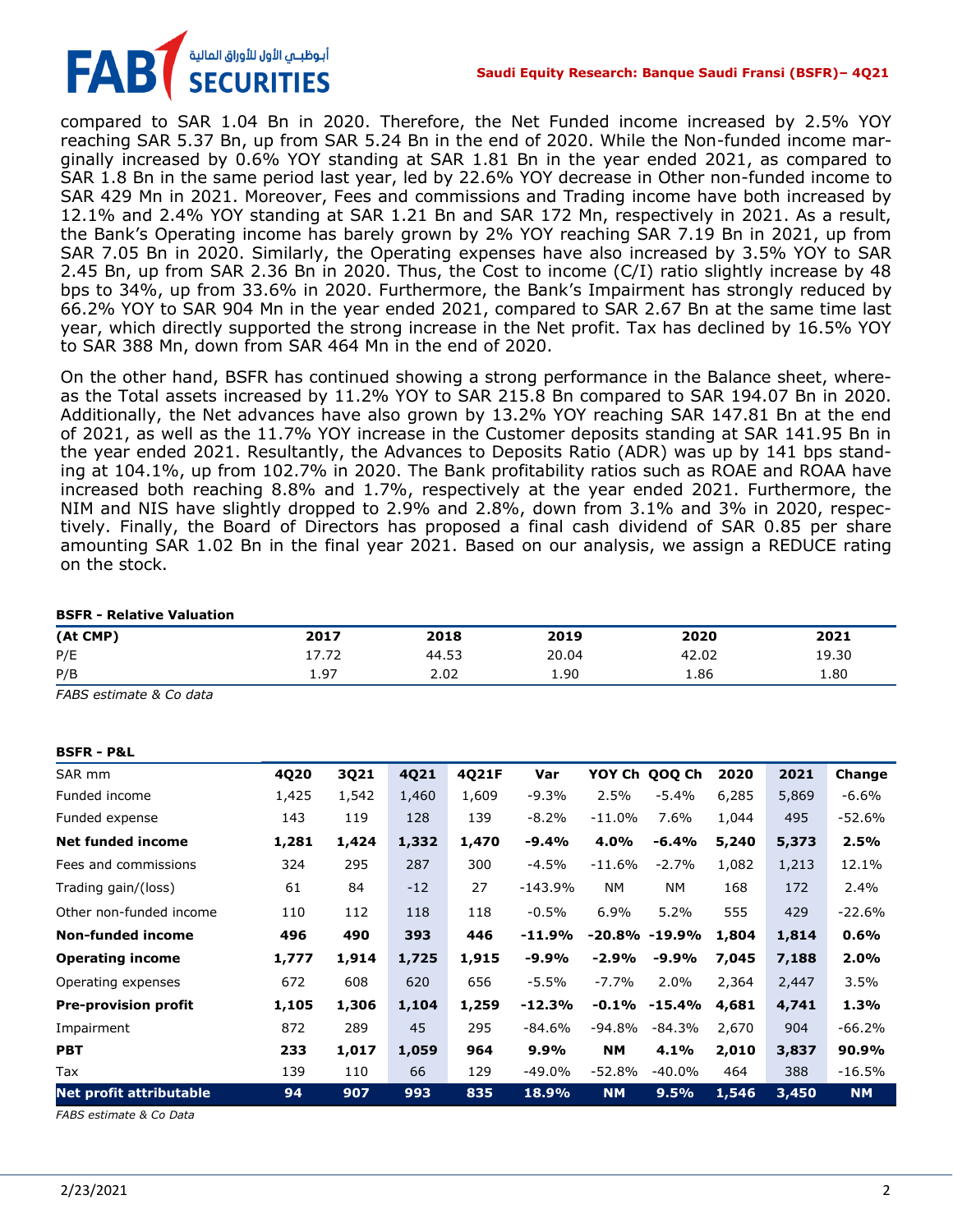# FAB<sup>T</sup> SECURITIES

#### **BSFR - KPI**

| SAR mm          | 4Q20  | 3Q21    | 4Q21    | YOY Ch  | QOQ Ch  | 2020    | 2021    | Change  |
|-----------------|-------|---------|---------|---------|---------|---------|---------|---------|
| Net FI/OI       | 72.1% | 74.4%   | 77.2%   | 513     | 286     | 74.4%   | 74.8%   | 37      |
| <b>NIM</b>      | 3.0%  | 2.9%    | 2.8%    | $-18$   | -6      | 3.1%    | 2.9%    | $-24$   |
| <b>NIS</b>      | 2.9%  | 2.8%    | 2.8%    | $-15$   | -6      | $3.0\%$ | 2.8%    | $-21$   |
| Fees & comms/OI | 18.3% | 15.4%   | 16.6%   | $-162$  | 123     | 15.4%   | 16.9%   | 152     |
| Trading/OI      | 3.5%  | 4.4%    | $-0.7%$ | $-414$  | $-506$  | 2.4%    | $2.4\%$ |         |
| Cost to income  | 37.8% | 31.8%   | 36.0%   | $-185$  | 419     | 33.6%   | 34.0%   | 48      |
| Impairment/PPP  | 78.9% | 22.1%   | 4.1%    | $-7478$ | $-1802$ | 57.1%   | 19.1%   | $-3799$ |
| NP/OI           | 5.3%  | 47.4%   | 57.6%   | 5231    | 1019    | 21.9%   | 48.0%   | 2605    |
| <b>ROAE</b>     | 4.6%  | $7.0\%$ | 9.3%    | 462     | 227     | 4.3%    | 8.8%    | 449     |
| <b>ROAA</b>     | 0.8%  | 1.3%    | 1.7%    | 89      | 43      | 0.8%    | 1.7%    | 85      |

*FABS estimate & Co Data*

#### **BSFR - BS Key items**

| SAR mm                   | 4Q20     | <b>1Q21</b> | <b>2Q21</b> | 3Q21     | 4Q21    | YOY Ch |
|--------------------------|----------|-------------|-------------|----------|---------|--------|
| <b>Net advances</b>      | 130,565  | 134,105     | 141,807     | 144,393  | 147,813 | 13.2%  |
| QOQ Change               | $-2.8\%$ | 2.7%        | 5.7%        | 1.8%     | $2.4\%$ |        |
| <b>Total Assets</b>      | 194,074  | 202,233     | 211,310     | 213,335  | 215,802 | 11.2%  |
| QOQ Change               | $-1.7%$  | $4.2\%$     | 4.5%        | 1.0%     | 1.2%    |        |
| <b>Customer deposits</b> | 127,112  | 132,987     | 140,805     | 143,322  | 141,950 | 11.7%  |
| QOQ Change               | $-6.3%$  | 4.6%        | 5.9%        | 1.8%     | $-1.0%$ |        |
| <b>Total Equity</b>      | 38,636   | 39,198      | 39,259      | 39,242   | 39,686  | 2.7%   |
| QOQ Change               | 14.7%    | 1.5%        | 0.2%        | $-0.04%$ | 1.13%   |        |

*FABS estimate & Co Data*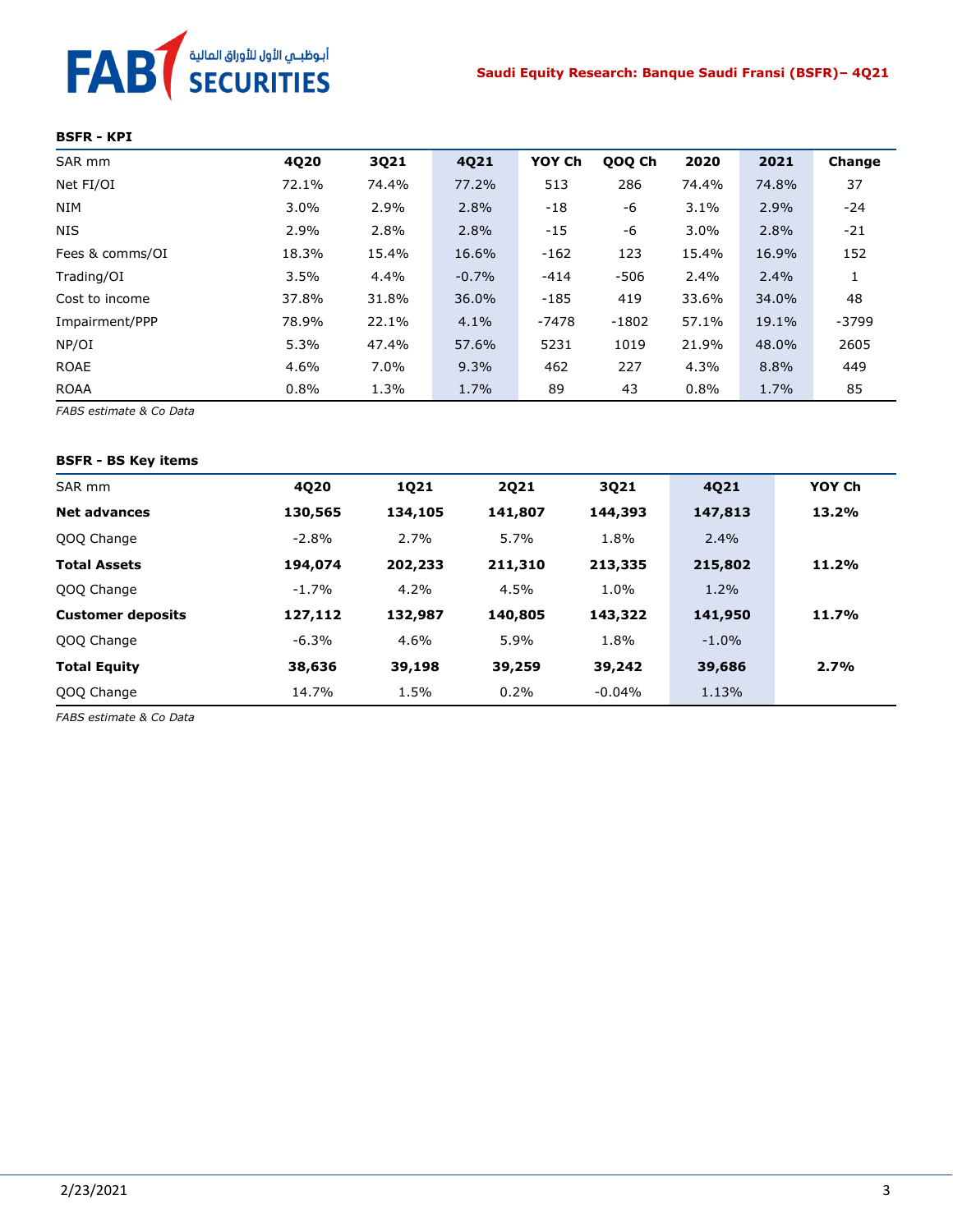#### **Research Rating Methodology:**

| Rating            | <b>Upside/Downside potential</b> |
|-------------------|----------------------------------|
| <b>BUY</b>        | Higher than $+15%$               |
| <b>ACCUMULATE</b> | Above $+10\%$ to $+15\%$         |
| HOI D             | Between $+10\%$ to $-5\%$        |
| <b>REDUCE</b>     | Below -5% to -15%                |
| SELL.             | Lower than -15%                  |

### **FAB Securities Contacts:**

**Research Analysts**

| Research Analysts                         |                                          |                            |
|-------------------------------------------|------------------------------------------|----------------------------|
| Ahmad Banihani                            | $+971 - 2 - 6161629$                     | ahmad.banihani@Bankfab.com |
| <b>Sales &amp; Execution</b>              |                                          |                            |
| Abu Dhabi Head Office                     |                                          |                            |
| <b>Trading Desk</b>                       | $+971 - 2 - 6161700/1$<br>+971-2-6161777 | Online Trading Link        |
| Institutional Desk<br>Sales and Marketing | +971-2-6161628<br>$+971 - 2 - 6161641$   |                            |
|                                           |                                          |                            |

## **DISCLAIMER**

This report has been prepared by FAB Securities (FABS), which is authorised by the UAE Securities and Commodities Authority, licensing registration number 604002, and is a member of the Abu Dhabi Securities Exchange, Dubai Financial Market. The information, opinions and materials contained in this report are provided for information purposes only and are not to be used, construed, or considered as an offer or the solicitation of an offer or recommendation to sell or to buy or to subscribe for any investment security or other financial instrument. The information, opinions and material in this report have been obtained and derived from publicly available information and other sources considered reliable without being independently verified for their accuracy or completeness. FABS gives no representation or warranty, express or implied, as to the accuracy and completeness of information and opinions expressed in this report. Opinions expressed are current as of the original publication date appearing on the report only and the information, including the opinions contained herein, are subject to change without notice. FABS is under no obligation to update this report. The investments referred to in this report might not be suitable for all recipients. Recipients should not base their investment decisions on this report and should make their own investigations, and obtain independent advice, as appropriate. Any loss or other consequences arising from the uses of material contained in this report shall be the sole and exclusive responsibility of the recipient and FABS accepts no liability for any such loss or consequence. The value of any investment could fall as well as rise and the investor may receive less than the original amount invested. Some investments mentioned in this report might not be liquid investments, which could be difficult to realise in cash. Some investments discussed in this report could be characterised by high level of volatility, which might result in loss. FABS owns the intellectual property rights and any other material contained in this report. No part of this report may be reproduced, utilised or modified in any form either in whole or in part or by any electronic, mechanical or other means, now known or hereafter invented, including photocopying and recording, or stored in any retrieval system without the prior consent of FABS in writing. While utmost care has been taken to ensure that the information provided is accurate and correct, neither FABS, nor its employees shall, in any way, be responsible for the contents. By accepting this document, the recipient agrees he/she has read the above disclaimer and to be bound by the foregoing limitations/restrictions.